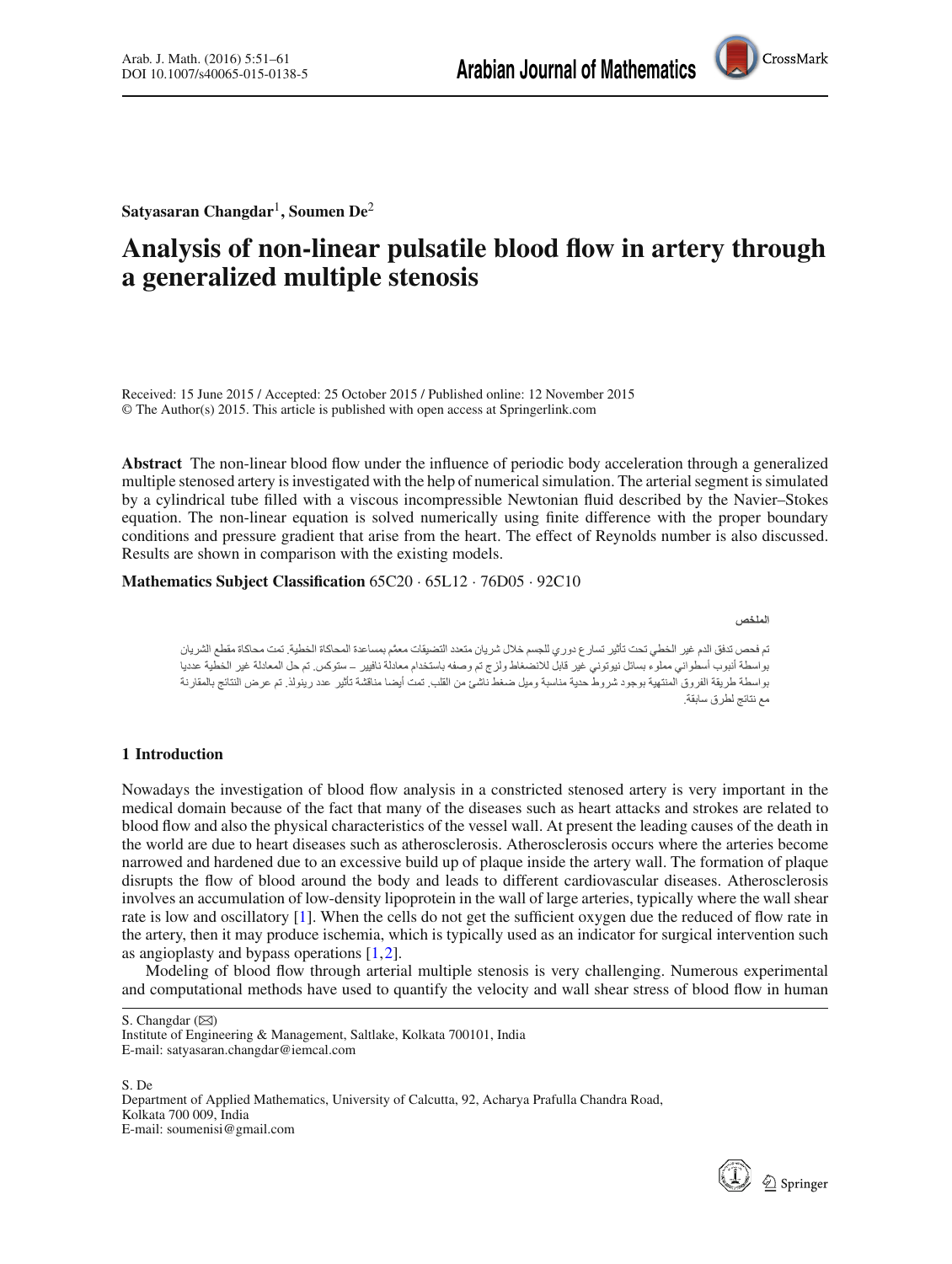arteries. Experimental methods such as magnetic resonance imaging techniques have been used to quantify blood flow for diagnosing cardiovascular disease. Accuracy of the simulation depends mainly on suitable numerical approach, realistic model geometry and boundary conditions [\[3\]](#page-10-2). Many investigators have focused their attention on blood flow through stenosed arteries with single stenosis. Chakravarty and Mondal [\[4\]](#page-10-3), Lee and Xu [\[5](#page-10-4)] have pointed out that the mathematical model becomes more accurate in the presence of an overlapping stenosis instead of a mild one. Ang and Majumdar [\[6\]](#page-10-5) have investigated asymmetric arterial blood flow with a numerical solution in three dimensions, Ikbal [\[7\]](#page-10-6) have worked on unsteady response of non-Newtonian in magnetic field without considering periodic body acceleration effect. Kohler et al. [\[8\]](#page-10-7) have investigated the wall shear stress with the help of magnetic resonance imaging by measuring the velocity field and comparing it with simulation outputs. Stroud et al. [\[9](#page-10-8)] have studied a 2D plaque model using modeling and simulation while Fischer et al. [\[10\]](#page-10-9) worked on numerical method for the computational study of arterial blood flow with turbulence. The asymmetric flow in a symmetric sudden expansion channel have been studied using experimental and numerical techniques by Fearn et al. [\[11](#page-10-10)] and Durst et al. [\[12](#page-10-11)]. Mahapatra et al. [\[13](#page-10-12)] have investigated unsteady laminar separated flow through constricted channel using finite-difference technique in staggered grid distribution and suggested that the critical value of Reynolds number depends on the area reduction and the length of the constriction. Chakravarty et al. [\[14\]](#page-10-13) have solved the blood flow model with body acceleration neglecting the non-linear terms in the model. Blood shows a non-Newtonian behaviour at low shear rate in tubes of smaller diameters. Taylor [\[15](#page-10-14)] suggested that at high shear rate commonly found in larger arteries blood behaves like a Newtonian fluid.

However, in this work we have worked on numerical simulations of non-linear pulsatile unsteady Newtonian blood flow in a rigid cylindrical tube through a series of multiple stenosis under the influence of periodic body acceleration. The focus of this work is to quantify blood flow in the presence of multiple stenosis. A few studies address the issue of non-linear terms which are present in Navier–Stokes equation that govern blood flow with periodic body acceleration associated with a single atherosclerotic plaque. In this paper the numerical solutions of the non-linear model are obtained by using appropriate finite difference method.

The physical assumptions of the mathematical model are covered in Sect. [2.](#page-1-0) The numerical solutions are detailed in Sect. [3.](#page-2-0) Results and discussion, including comparison of axial velocity with existing model [\[7](#page-10-6)] are presented in Sect. [4.](#page-4-0) Conclusions follow in Sect. [5.](#page-9-0)

#### <span id="page-1-0"></span>**2 Physical assumptions and mathematical model**

The segment of the artery is modeled as an axisymmetric cylindrical tube with radius  $r_0$ . The blood is modeled as a homogeneous incompressible viscous unsteady Newtonian fluid of density  $\rho$  and kinematic viscosity  $\nu$ . Therefore, the blood flow is governed by the incompressible Navier–Stokes equation.

A cylindrical coordinate system  $(r, \theta, z)$  is chosen, where  $(r, \theta)$  be the coordinate in the radial and circumferential direction, while *z* is taken along the axis of artery as shown in Fig. [1.](#page-1-1) The velocity components in the axial and radial directions are *u* and v respectively. The cyclic nature of the heart pump creates pulsatile conditions in all arteries. The flow is driven by a prescribed dimensional oscillatory axial pressure gradient given by [\[16](#page-10-15)]

$$
-\frac{\partial p}{\partial z} = p_0 + p_1 \cos(\omega t), \quad t > 0 \tag{1}
$$

<span id="page-1-2"></span>where  $p_0$  and  $p_1$  are the steady component of the pressure gradient and pulsatile component respectively. The frequency  $\omega = 2\pi f$ , *f* is the heart pulse frequency. The pressure gradient in the radial direction is negligibly



<span id="page-1-1"></span>**Fig. 1** Cylindrical co-ordinate system with multiple stenosis along the axial direction, where  $2l$  = the length of the stenosis and  $d =$  distance of stenosis from the radial axis

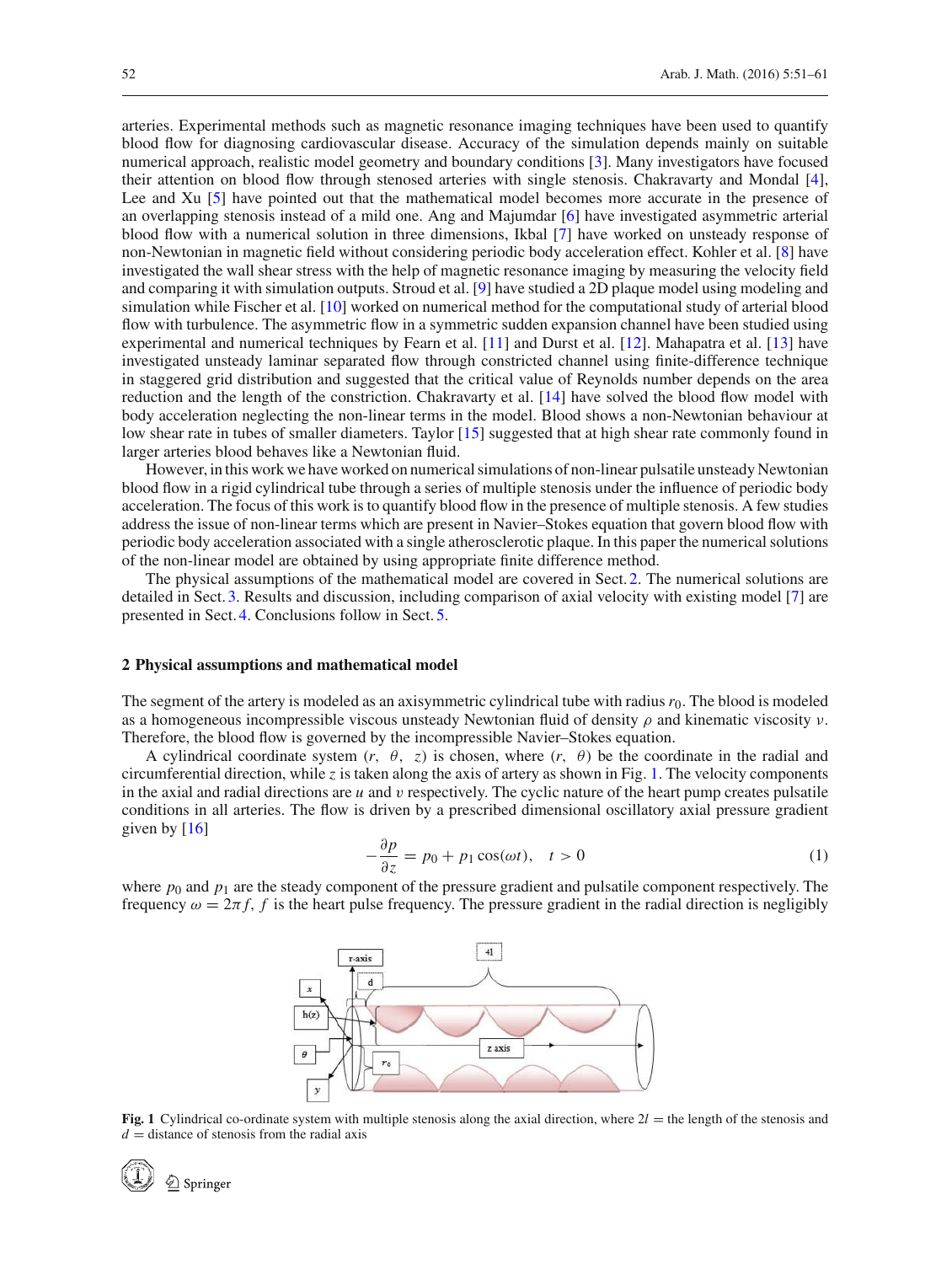small as the lumen radius of artery is small compare to pressure wave length so that  $\partial p/\partial r$  ≃ 0. Also because of the human body acceleration, the axial flow is subject to an external force  $F_{ext}$ . For the present model, we consider the periodic force given by

$$
F_{\text{ext}} = a_0 \cos(\omega t + \phi),\tag{2}
$$

where  $a_0$  is the amplitude of the pulse.

<span id="page-2-8"></span>According to the above assumptions, the blood flow dynamics is governed by the equation of continuity

<span id="page-2-3"></span><span id="page-2-1"></span>
$$
\frac{\partial u}{\partial z} + \frac{v}{r} + \frac{\partial v}{\partial r} = 0,\tag{3}
$$

the momentum equation in the radial direction (flow velocity  $v$ )

$$
\frac{\partial v}{\partial t} = -\left(u\frac{\partial v}{\partial z} + v\frac{\partial v}{\partial r}\right) - \frac{\partial p}{\partial r} + \frac{1}{Re}\left(\frac{\partial^2 v}{\partial r^2} + \frac{1}{r}\frac{\partial v}{\partial r} + \frac{\partial^2 v}{\partial z^2} - \frac{v}{r^2}\right),\tag{4}
$$

and the axial direction (flow velocity *u*)

<span id="page-2-2"></span>
$$
\frac{\partial u}{\partial t} = -\left(v\frac{\partial u}{\partial r} + u\frac{\partial u}{\partial z}\right) - \frac{\partial p}{\partial z} + \frac{1}{Re}\left(\frac{\partial^2 u}{\partial r^2} + \frac{1}{r}\frac{\partial u}{\partial r} + \frac{\partial^2 u}{\partial z^2}\right) + F_{ext}.
$$
(5)

In the above Eqs. [\(4\)](#page-2-1) and [\(5\)](#page-2-2),  $Re = r_0 u_{\infty} \rho / v$  is the Reynolds number,  $u_{\infty}$  is the average velocity of the blood.

Finally, to model generalized multiple axisymmetric stenosis, we define the following mathematical function  $h(z)$ :

$$
h(z) = \begin{cases} 1 + \lambda_1 \cos(\frac{\pi z}{l}) & d \le z < d + l \\ 1 - \lambda_2 \cos(\frac{\pi z}{l}) & d + l \le z < d + 2l \\ 1 + \lambda_3 \cos(\frac{\pi z}{l}) & d + 2l \le z < d + 3l \\ \vdots & \vdots \\ 1 + (-1)^{n+1} \lambda_n \cos(\frac{\pi z}{l}) & d + nl \le z \le d + (n + 1)l \\ 1 & \text{otherwise} \end{cases}
$$

where  $\lambda_i$ ,  $i = 1 \ldots n$  are dimensionless constants representing the amplitude of the stenosis and the geometry of this axisymmetric stenosis in the cross section of the artery is shown in Fig. [2.](#page-3-0)

<span id="page-2-4"></span>We numerically simulate Eqs.  $(3)$ – $(5)$  subject to the following initial condition

$$
u(r, z, t) = 0
$$
 and  $v(r, z, t) = 0$  at  $t = 0$ , (6)

<span id="page-2-5"></span>and the no slip boundary conditions

$$
\frac{\partial u(r, z, t)}{\partial r} = 0 \text{ and } v(r, z, t) = 0 \text{ at } r = 0
$$
  
 
$$
u(r, z, t) = 0 = v(r, z, t) \text{ at } r = h(z).
$$
 (7)

#### <span id="page-2-0"></span>**3 Numerical simulation: computational method**

The finite difference scheme is used to study the non linear dynamics of blood flow through the cylindrical shape artery. To employ this method, first we transform our cylindrical domain into the rectangular domain by using the following radial transformation [\[17](#page-10-16)]

$$
x = \frac{r}{h(z)}.\tag{8}
$$

<span id="page-2-7"></span>Under this transformation, the equation of continuity  $(3)$ , the equations of motion in the radial direction [\(4\)](#page-2-1) and axial direction [\(5\)](#page-2-2), respectively, re-written as

<span id="page-2-6"></span>
$$
\frac{\partial u}{\partial z} + \frac{v}{xh(z)} + \frac{1}{h(z)} \frac{\partial v}{\partial x} - \frac{x}{h(z)} \frac{\partial u}{\partial x} \frac{dh}{dz} = 0,
$$
\n(9)

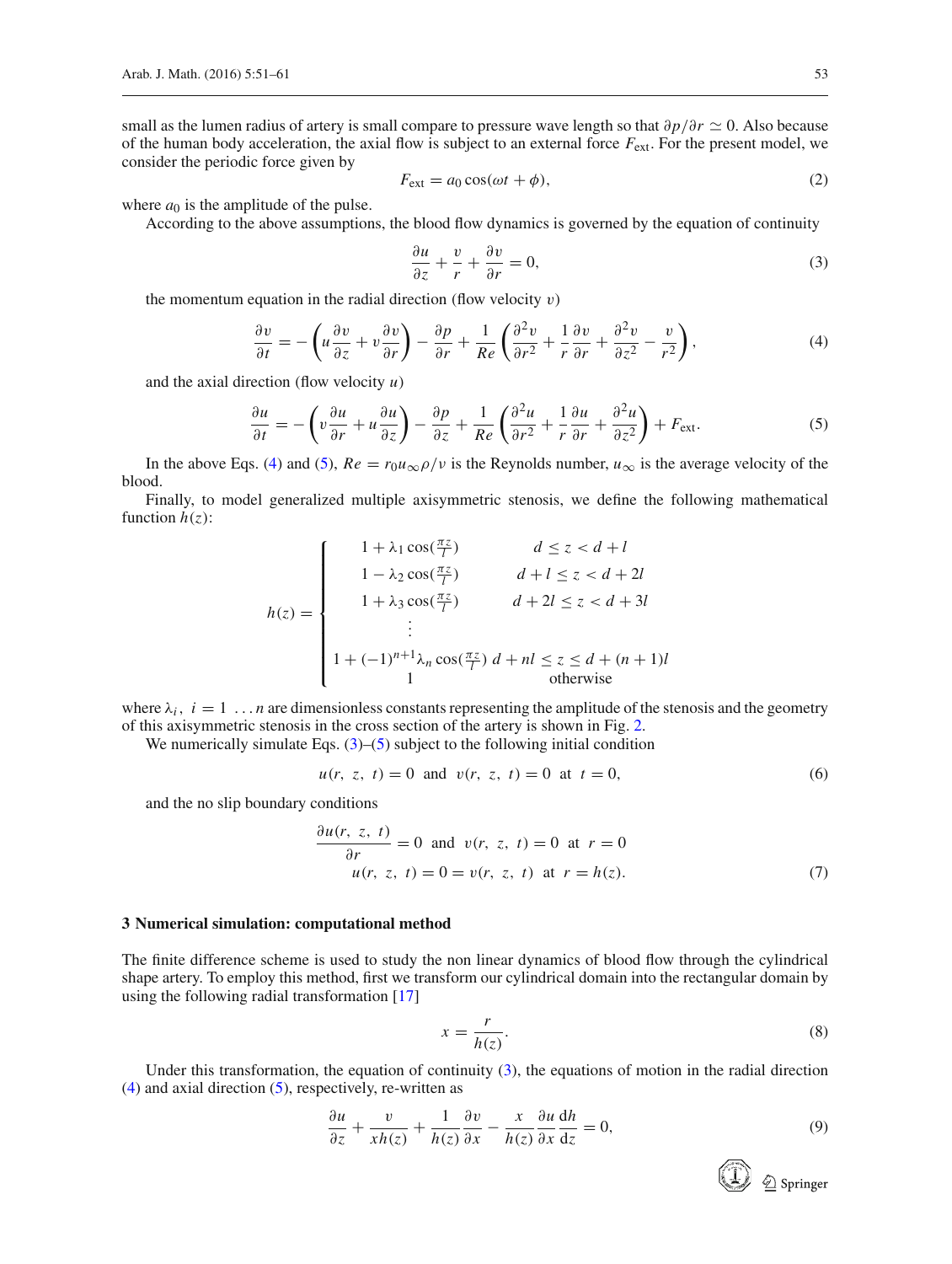

<span id="page-3-0"></span>**Fig. 2** The schematic representation of the axisymmetric stenosis along the axial direction as given by *h*(*z*). The geometrical parameters are: (*1*)  $n = 4$ ,  $l = 2.00$ ,  $d = 1.00$  and  $\lambda_1 = 0.500$ ,  $\lambda_2 = 0.500$ ,  $\lambda_3 = 0.500$ ,  $\lambda_4 = 0.500$  (2) *n* = 4, *l* = 2.00, *d* = 1.00 and  $\lambda_1$  = 0.100,  $\lambda_2$  = 0.200,  $\lambda_3$  = 0.300,  $\lambda_4$  = 0.400 (3) *n* = 4, *l* = 2.00, *d* = 5.00 and  $\lambda_1 = 0.200, \lambda_2 = 0.300, \lambda_3 = 0.400, \lambda_4 = 0.500$  (*4*)  $n = 4, l = 2.00, d = 1.00$  and  $\lambda_1 = 0.500, \lambda_2 = 0.600, \lambda_3 = 0.000$ 0.700,  $\lambda_4 = 0.800$ 

<span id="page-3-4"></span>
$$
\frac{\partial v}{\partial t} = -\left(\frac{v}{h(z)}\frac{\partial v}{\partial x} + u\frac{\partial v}{\partial z} - \frac{xu}{h(z)}\frac{\partial v}{\partial x}\frac{dh}{dz}\right) + \frac{1}{Re}\left\{\frac{1}{h^2(z)}\left(\frac{\partial^2 v}{\partial x^2} + \frac{1}{x}\frac{\partial v}{\partial x} - \frac{v}{x^2}\right) + \frac{\partial^2 v}{\partial z^2}\right\}
$$

$$
-\frac{1}{Re}\left\{\frac{2x}{h(z)}\frac{dh}{dz}\frac{\partial^2 v}{\partial x \partial z} + \frac{x}{h(z)}\frac{\partial v}{\partial x}\frac{d^2 h}{dz^2} - \left(\frac{\frac{dh}{dz}}{h(z)}\right)^2 \left(2x\frac{\partial v}{\partial x} + x^2\frac{\partial^2 v}{\partial x^2}\right)\right\}
$$
(10)

<span id="page-3-1"></span>and

$$
\frac{\partial u}{\partial t} = -\left(\frac{v}{h(z)}\frac{\partial u}{\partial x} + u\frac{\partial u}{\partial z} - \frac{xu}{h(z)}\frac{\partial u}{\partial x}\frac{dh}{dz}\right) - \frac{\partial p}{\partial z} + \frac{1}{Re}\left\{\frac{1}{h^2(z)}\left(\frac{\partial^2 u}{\partial x^2} + \frac{1}{x}\frac{\partial u}{\partial x}\right) + \frac{\partial^2 u}{\partial z^2}\right\}
$$

$$
-\frac{1}{Re}\left\{\frac{2x}{h(z)}\frac{dh}{dz}\frac{\partial^2 u}{\partial x\partial z} + \frac{x}{h(z)}\frac{\partial u}{\partial x}\frac{d^2 h}{dz^2} - \left(\frac{\frac{dh}{dz}}{h(z)}\right)^2 \left(2x\frac{\partial u}{\partial x} + x^2\frac{\partial^2 u}{\partial x^2}\right)\right\} + F_{ext}
$$
(11)

<span id="page-3-2"></span>The initial condition [\(6\)](#page-2-4) and no-slip boundary condition [\(7\)](#page-2-5) due to the radial transformation [\(8\)](#page-2-6) then become

$$
u(x, z, t) = 0
$$
 and  $v(x, z, t) = 0$  at  $t = 0$ , (12)

<span id="page-3-3"></span>and

$$
\frac{\partial u(x, z, t)}{\partial x} = 0 \text{ and } v(x, z, t) = 0 \text{ at } x = 0
$$
  
  $u(x, z, t) = 0 = v(x, z, t) \text{ at } x = 1.$  (13)

Here, we describe the methodology used to obtain numerical solutions of  $(9)–(11)$  $(9)–(11)$  $(9)–(11)$ . We use a simple grid in order to discretize these equations using the finite-difference method. The solution methodology employs the following procedure. First of all we have applied the finite difference discretization scheme to solve the nonlinear model Eqs. [\(9\)](#page-2-7)–[\(11\)](#page-3-1). We use the central difference approximation to discretize the spatial derivatives and the explicit forward finite difference approximation to discretize the time derivative in the following manner:

$$
\frac{\partial u}{\partial z} = \frac{(u)_{i+1, j}^n - (u)_{i-1, j}^n}{2\Delta z}, \quad \frac{\partial^2 u}{\partial z^2} = \frac{(u)_{i+1, j}^n - 2(u)_{i, j}^n + (u)_{i-1, j}^n}{\Delta z^2}
$$

$$
\frac{\partial u}{\partial x} = \frac{(u)_{i+1, j}^n - (u)_{i-1, j}^n}{2\Delta x}, \quad \frac{\partial u}{\partial t} = \frac{(u)_{i, j}^{n+1} - (u)_{i, j}^n}{\Delta t}
$$
(14)

 $\stackrel{\wedge}{\underline{\mathbb{D}}}$  Springer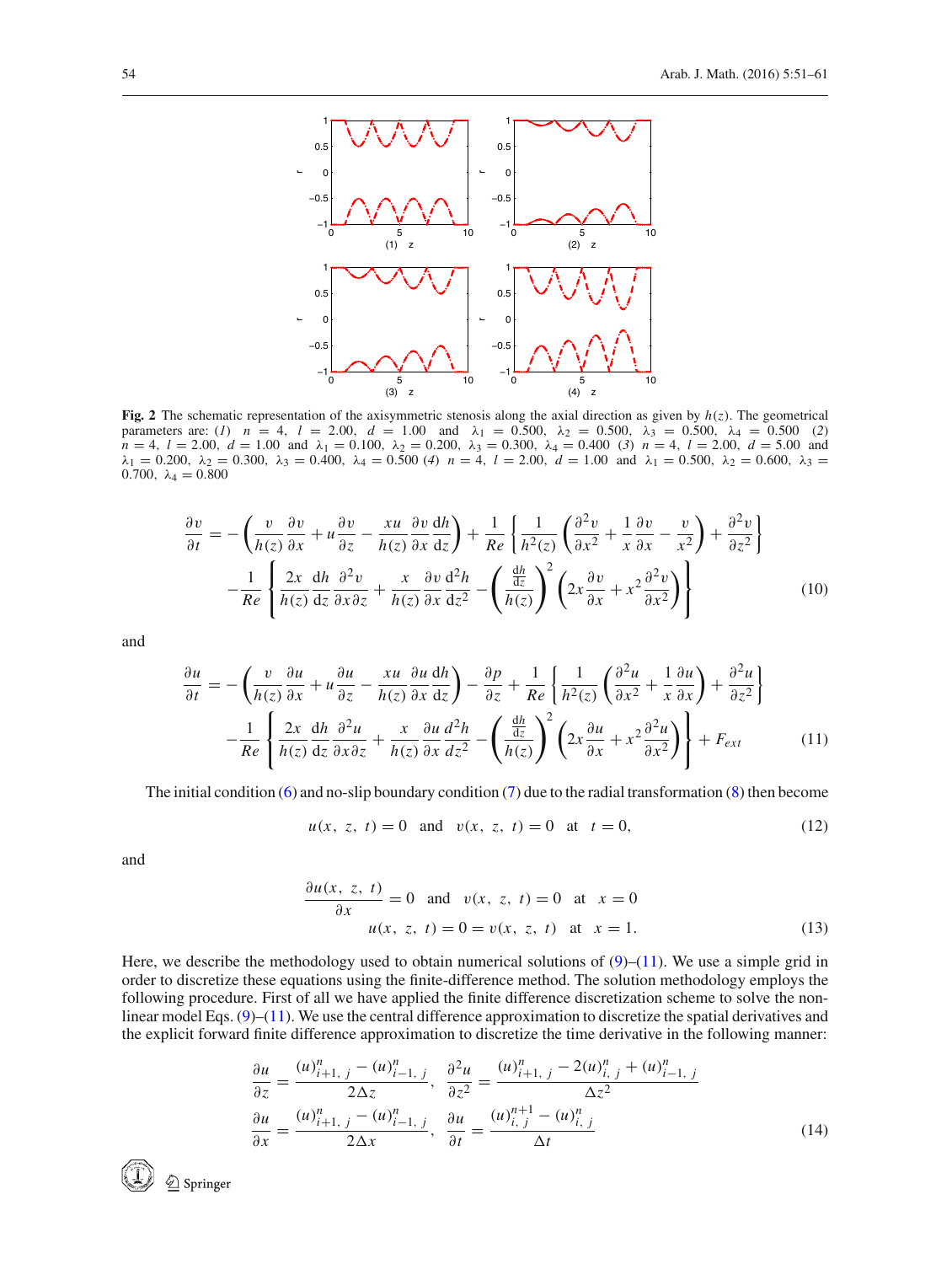where

$$
(u)_{i, j}^{n} = u(x_{j}, z_{i}, t_{n}) \text{ and}
$$
  
\n
$$
z_{i} = (i - 1)\Delta z, i = 1, 2, \dots M + 1
$$
  
\n
$$
x_{j} = (j - 1)\Delta x, j = 1, 2, \dots N + 1
$$
  
\n
$$
t_{n} = (n - 1)\Delta t, n = 1, 2, \dots
$$

Similarly we approximate all the partial derivatives of v. The axial velocity  $(u)_{i,j}^n$  is obtained from Eqs. [\(9\)](#page-2-7) and [\(11\)](#page-3-1) by applying the above finite difference scheme at any point  $(z_i, x_j)$  in the domain of interest at any time  $t_n$  with the help of the following discretize initial and boundary conditions (discretization of the Eqs. [\(12\)](#page-3-2) and  $(13)$ )

$$
(u)_{i, j}^{1} = 0, (v)_{i, j}^{1} = 0
$$
\n
$$
(15)
$$

$$
(u)_{i, 1}^{n} = (u)_{i, 2}^{n}, (v)_{i, 1}^{n} = 0, (u)_{i, N+1}^{n} = (v)_{i, N+1}^{n} = 0,
$$
\n(16)

subject to the input pressure gradient and external force *Fext* from relations [\(1\)](#page-1-2) and [\(2\)](#page-2-8). The radial velocity  $(v)_{i,j}^{n}$  is obtained from [\(9\)](#page-2-7) and [\(10\)](#page-3-4). The vessel walls were assumed to be rigid for all simulations within this study.

Finally, we determine the volumetric flow rate

$$
Q = 2\pi \int_0^h r u dr = 2\pi h(z)^2 \int_0^1 x u dx
$$

and the wall shearing stress [\[1\]](#page-10-0)

$$
\tau = -\mu \frac{du}{dr}\bigg|_{r=h(z)} = -\frac{\mu}{h(z)}\frac{du}{dx}
$$

in the rectangular domain with the help of the transformation  $(8)$ , where  $\mu$  is the viscosity. The discretize version of *Q* and  $\tau$  are given by the following equations

$$
(Q)_i^n = 2\pi (h_i^n)^2 \int_0^1 x_j (u)_{i,j}^n dx_j
$$
\n(17)

and

$$
\tau_i^n = -\frac{\mu}{h_i^n} \left( \frac{u_{i, N+1} - u_{i, N}}{\Delta x} \right). \tag{18}
$$

# <span id="page-4-0"></span>**4 Simulation results and discussions**

In this section we have analyzed the numerical simulation of the non-linear equations to study the influence of series of stenosis and body acceleration on the blood flow for different values of the physical parameters. The vessel walls are assumed to be rigid for all simulations within this study, with the no-slip boundary condition applied at the walls. The simulation parameters are  $[7,14]$  $[7,14]$ :  $n = 4.00$ ,  $l = 2.00$ ,  $d = 1.00$ ,  $\lambda_1 = 0.50, \lambda_2 = 0.50, \lambda_3 = 0.50, \lambda_4 = 0.50, \quad Re = 400, 800, a_0 = 1, \omega = 0.02, \quad p_0 = 0.10,$  $p_1 = 0.20 \times p_0$ .

The various grid sizes are taken in explicit finite difference scheme in order to achieve the convergence and stability of the iterative model. We have performed the experiments for grid size  $65 \times 65$  and  $100 \times 100$ with  $dt = 0.01$  and 0.001. The results are found to be very similar in both the cases.

The velocity profiles are of interest since they provide a detailed description of the flow field. The behaviors of the axial velocity profile of the blood at time *t* = 10 with and without body acceleration are presented in Fig. [3a](#page-5-0), b, respectively. Both the figures are drawn at  $Re = 400$  and  $Re = 800$  for quantifying axial velocity profile. The comparative study between the figures (Fig. [3a](#page-5-0), b) reveals that the body acceleration enhances the axial velocity. The curves in these two figures reveal that the velocity profile is constant for  $0 \le x \le x_m$  and then velocity decreases and finally goes to zero on the constricted arterial wall. The values of *x<sup>m</sup>* depends on

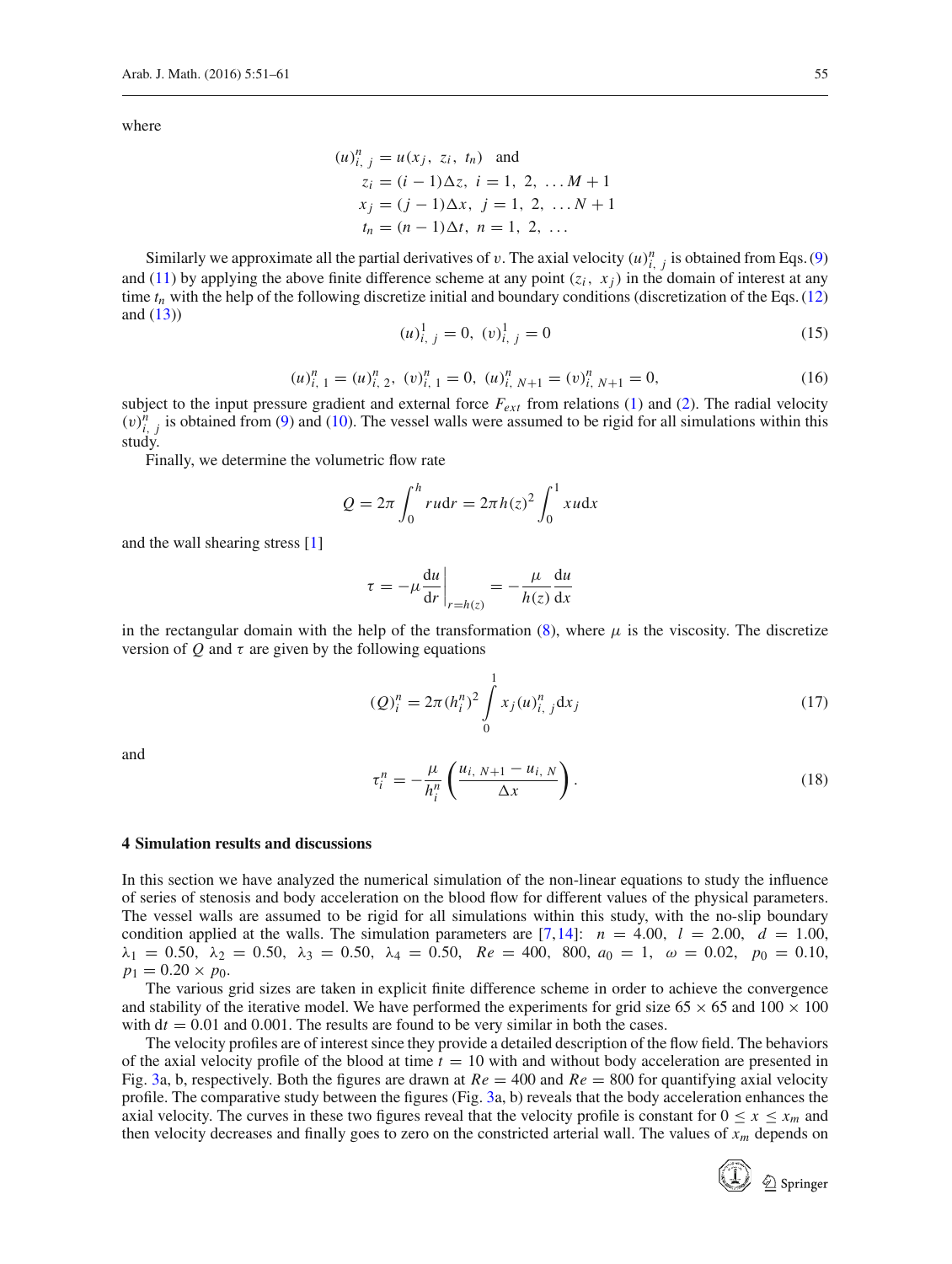

<span id="page-5-0"></span>**Fig. 3 a** Distribution of axial velocities with body acceleration for different Reynolds number. **b** Distribution of axial velocities without body acceleration for different Reynolds number

both body acceleration and stenosed zone. Also in the stenosed zone of the artery  $(x > 0.600)$ , the velocity is low. In presence of body acceleration, the velocity sharply decreases in the stenosed zone. Figure [3a](#page-5-0), b exhibit that at same time instance the velocity profile in case of with body acceleration is much lower than in case of without body acceleration. Thus analyzing the characteristics of the curves of the current figure, one may conclude that the applied body acceleration affects the axial velocity of the streaming blood past multiple constrictions in artery significantly and hence these applied external forces deserve to have their own importance in the present model under consideration.

Figure [4a](#page-6-0) shows the results for the distribution of axial velocity over the stenosed artery for different radial positions at Reynolds number 400. It is very clear from this figure that as blood enters into the stenosed zone, the axial velocity starts decreasing from its maximum value in non stenosed zone, until the first constriction attains its maximum value near  $z = 3$ ; it gradually increases till  $z = 4$  again it starts decreasing till the maximum height of the second stenosis is reached and gradually start increasing thereafter and finally flows with maximum velocity in non stenosis region. The three curves here exhibit that the axial velocity decreases in the constricted part of the artery as we move towards the arterial wall under the influence of the body acceleration. Figure [4b](#page-6-0) represents the result for the distribution of the axial velocity in multiple stenosed artery for different radial positions for *Re* = 400 without any external force. Examining the behaviour of the result of the present figures, one can easily quantify the effect of body acceleration passing through multiple stenosed artery.

The curves in Fig. [5a](#page-6-1), b describes the nature of radial velocity for two different Reynolds numbers. It is observed that the radial velocity at  $t = 10$  in present figure is negative. It shows that at the downstream, the direction of the flow becomes opposite near the arterial wall and it causes separation in the flow field. If we think about the physiological point of view, this observation is quite justified, where the body acceleration plays a main role in order to characterise the flow under investigation.

Figure [6a](#page-6-2), b exhibits the variation of velocity in the radial direction for  $Re = 400$  at different radial positions with or without body acceleration respectively.

To test the effects body acceleration on axial and radial velocity profile, several simulations have been carried out using the contour plot as shown in Fig. [7a](#page-7-0)–d, respectively. The velocity profile *u* and v are shown in different regions with different colors representing the value of velocity with the help of color bars. One can conclude from these plots that velocity profile is segregated into different layers due to the constriction of the artery and changes, similarly it can also be observed in case of without body acceleration.

Wall shear stress plays an important role in the formation of arteriosclerosis. So it is important to study the wall shear stress distribution in the multiple stenosed artery. Figure [8a](#page-8-0), b shows the distribution of wall shear stress on the arterial segment for two different Reynolds numbers. The wall shear stress increases rapidly near to the peak of the constriction. Here the effects of Reynolds numbers can be observed from the present figure. The wall shear stress increases as Reynolds number increases. Figure [9a](#page-8-1), b shows the distribution of flux over the stenosed artery for different Reynolds numbers. One can conclude that flux decreases near the peak of

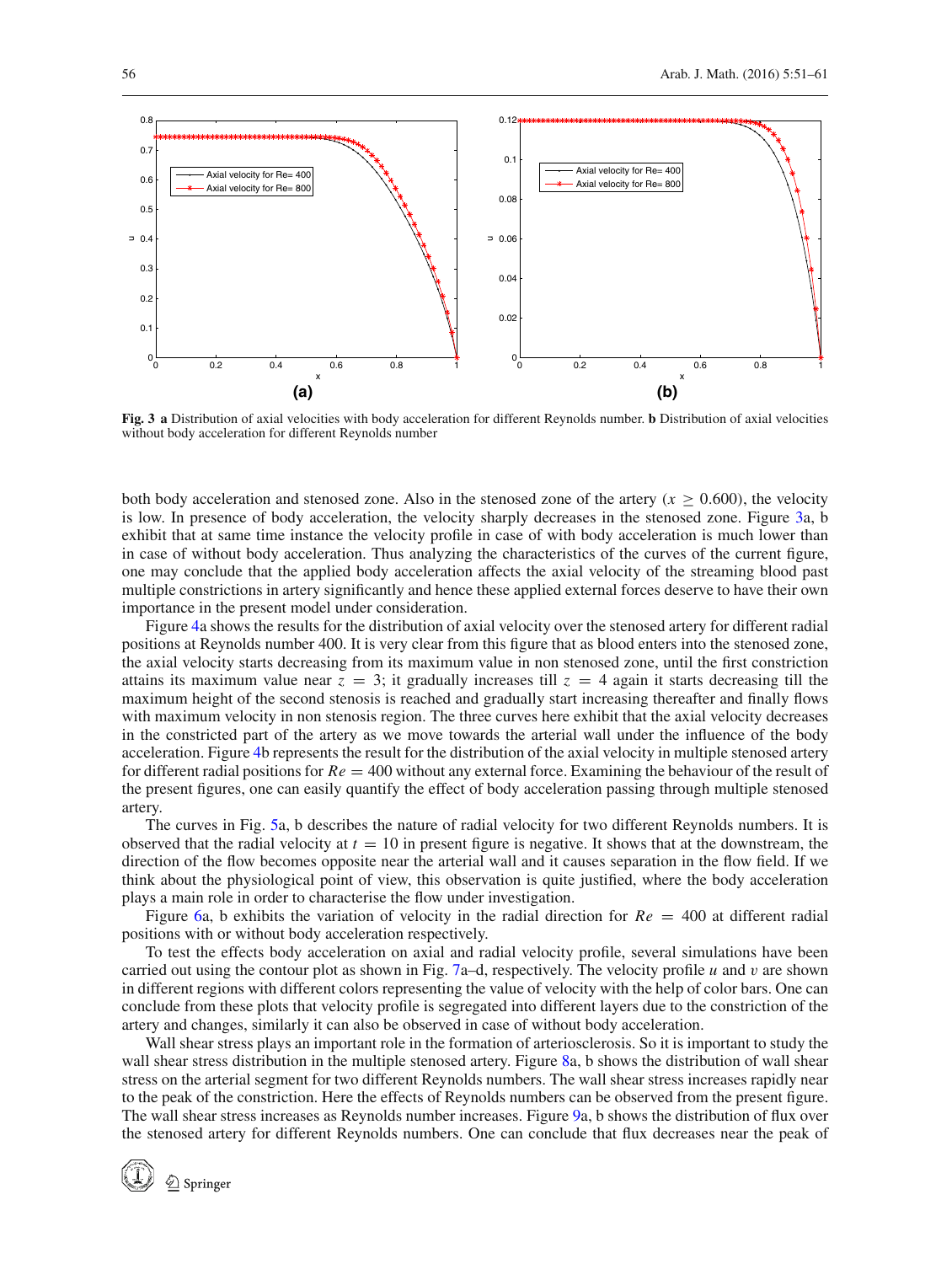

**Fig. 4** Distribution of **a** axial velocities with body acceleration **b** axial velocities without body acceleration for different radial positions at time  $t = 10.0$ 

<span id="page-6-0"></span>

**Fig. 5** Distribution of **a** radial velocities for varies Reynolds number with body acceleration, **b** radial velocities for different Reynolds number without body acceleration

<span id="page-6-1"></span>

<span id="page-6-2"></span>**Fig. 6** Distribution of **a** radial velocities for varies *x* with body acceleration, **b** radial velocities without body acceleration

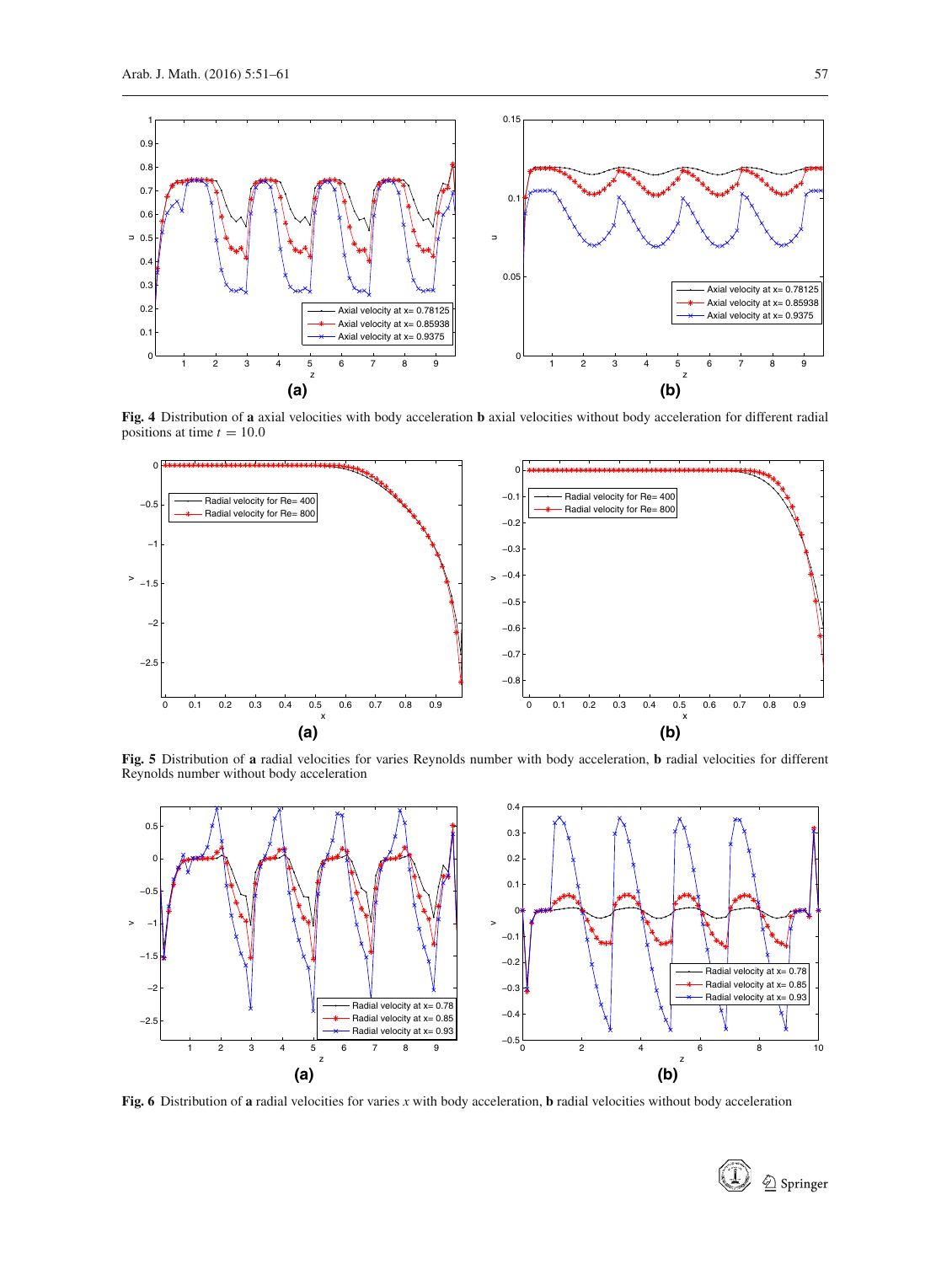

<span id="page-7-0"></span>**Fig. 7** Contour distribution of **a** axial velocities for Reynolds number  $Re = 400$  with body acceleration, **b** axial velocities for  $Re = 400$  without body acceleration, **c** radial velocities for Reynolds number  $Re = 400$  with body acceleration, **d** radial velocities for  $Re = 400$  without body acceleration

the stenosis. The streamlines of the blood flow in the artery with multi-stenosis is found in the transformed rectangular domain with grid 65  $\times$  65 in the upper half zone in *z*–*x* plane. We have plotted the streamlines in Fig. [10a](#page-8-2), b for  $Re = 400$ , where  $n = 2$  and  $n = 4$ . The streamlines are observed in the linear path near the axis, which gradually gets disturbed more towards the wall of the stenosed artery. It is seen that many flow lines are attracted towards the constricted arterial wall upstream with the formation of circulation zones while others pass through the constricted region directly following the main flow. It also shows the influence of more number of stenosis for  $n = 4$  on the flow. Here the blood flow is more disturbed than for  $n = 2$ . The effect of multiple stenosis is observed from the current figure. The streamline path get more disturbed near the four peaks.

Figure [11](#page-9-1) shows the streamline patterns for  $Re = 400$  when the artery is free from stenosis. It is observed that the lines are parallel to the axial direction.

For the purpose of model validation, the axial velocity profile is compared with [\[7\]](#page-10-6), as shown in Fig. [12,](#page-9-2) the results are found to be in good agreement, though their studies were based on the stenotic blood flow in which the streaming blood was treated as non-Newtonian fluid in magnetic field. The result agrees also qualitatively well for Newtonian fluid Tu et al. with [\[18\]](#page-10-17).

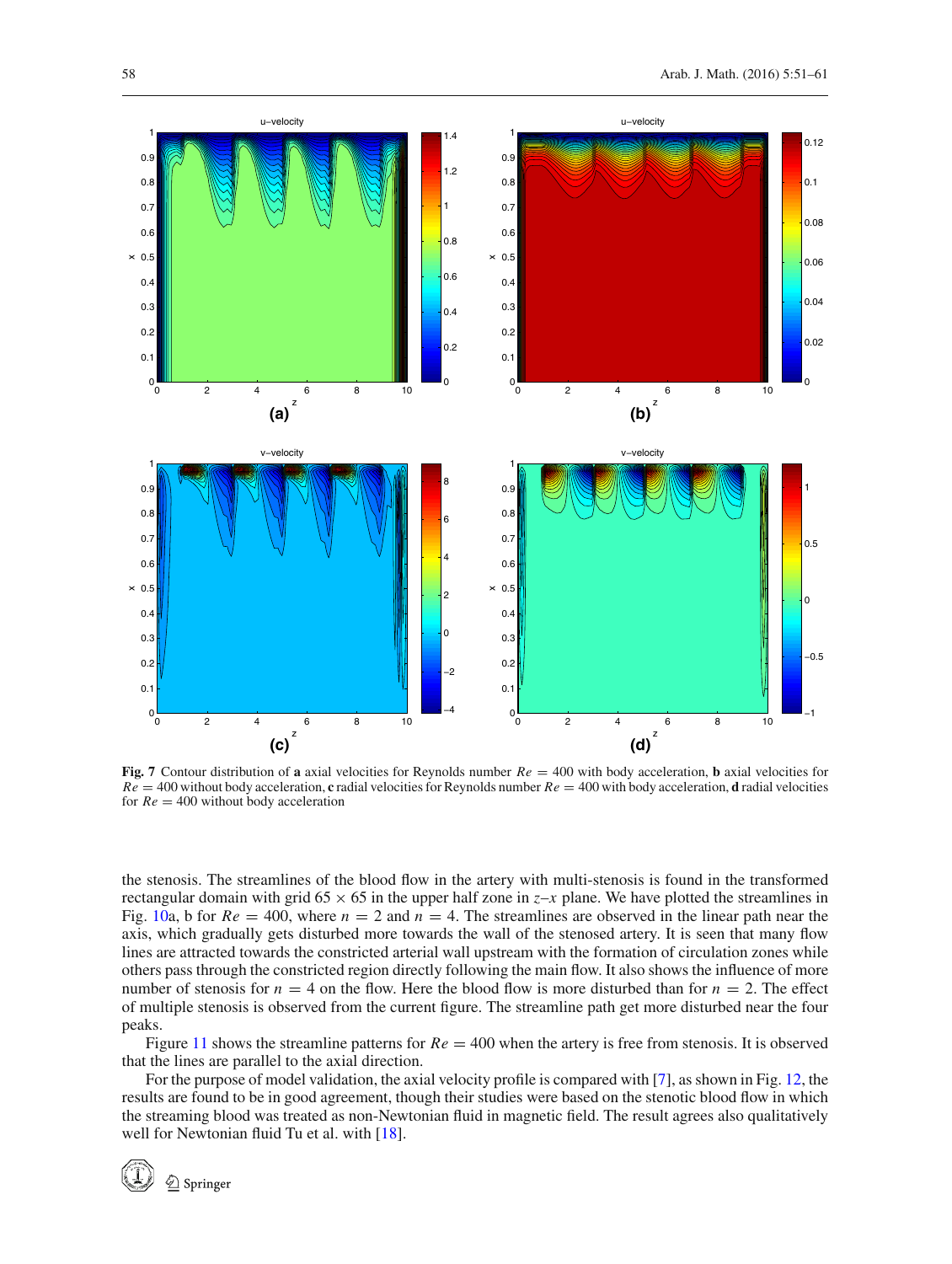

**Fig. 8** Distribution of **a** wall shear stress with body acceleration, **b** wall shear stress without body acceleration

<span id="page-8-0"></span>

**Fig. 9** Distribution of **a** flux with body acceleration. **b** Flux without body acceleration

<span id="page-8-1"></span>

<span id="page-8-2"></span>**Fig. 10** Distribution of **a** streamlines for  $n = 2$ . **b** Streamlines for  $n = 4$  in the upper half segment of the artery



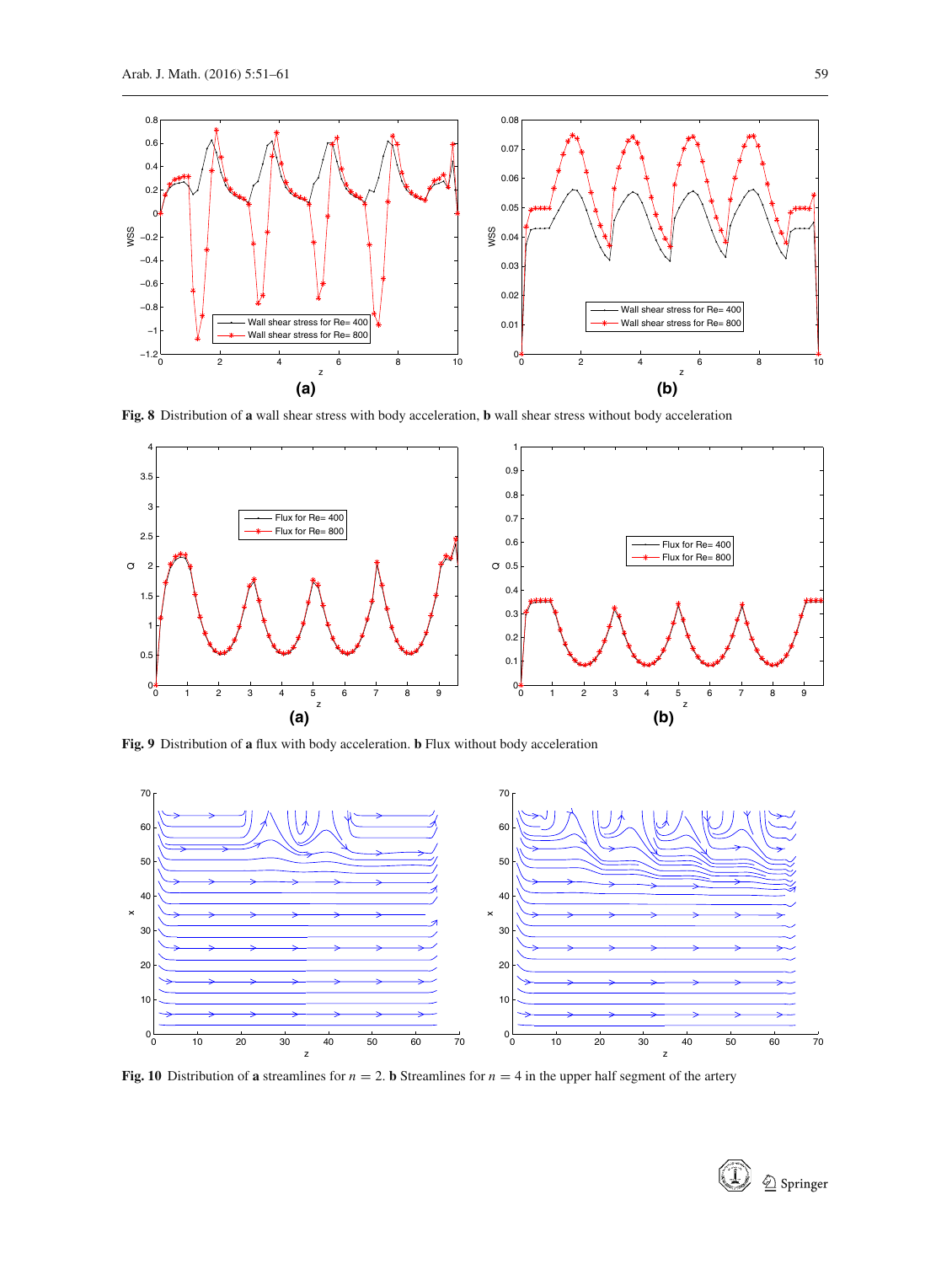

<span id="page-9-1"></span>**Fig. 11** The streamline patterns of the flow for  $Re = 400$  when there is no constriction



<span id="page-9-2"></span>**Fig. 12** Validation of axial velocity for *Re* = 300

# <span id="page-9-0"></span>**5 Conclusions**

A non-linear mathematical model for blood flow in a multiple stenosed arterial segment has been developed under the influence of the body acceleration passing through a generalised multiple stenosis. The numerical simulation of blood flow is investigated in this study. The flow mechanism has been made, governed by a pulsatile pressure gradient. As the Reynolds number increases, the wall shear stress also increases. The flow velocity diminishes downstream from its value at the onset of the stenosis and further increases upstream towards the non-stenosed region. Volumetric flow rate occurs significantly where the arterial narrowing approaches maximum. The streamline patterns show the distinct boundary layer characteristics in the arterial segment. This is validated by the flow visualisation observed by the simulation studies of [\[7](#page-10-6)]. The results obtained here would help the people such as pathologists and researchers greatly in gaining better insight into blood flow models through the generalised multiple stenosis artery under the influence of body acceleration.

**Acknowledgments** The authors thank the reviewers for important comments and suggestions to revise and improve the manuscript. The authors are grateful to Dr. Samiran Ghosh, Department of Applied Mathematics, University of Calcutta, for fruitful discussions. This work is partially supported by CPEPA, UGC, New Delhi.

**Open Access** This article is distributed under the terms of the Creative Commons Attribution 4.0 International License [\(http://](http://creativecommons.org/licenses/by/4.0/) [creativecommons.org/licenses/by/4.0/\)](http://creativecommons.org/licenses/by/4.0/), which permits unrestricted use, distribution, and reproduction in any medium, provided



 $\textcircled{2}$  Springer